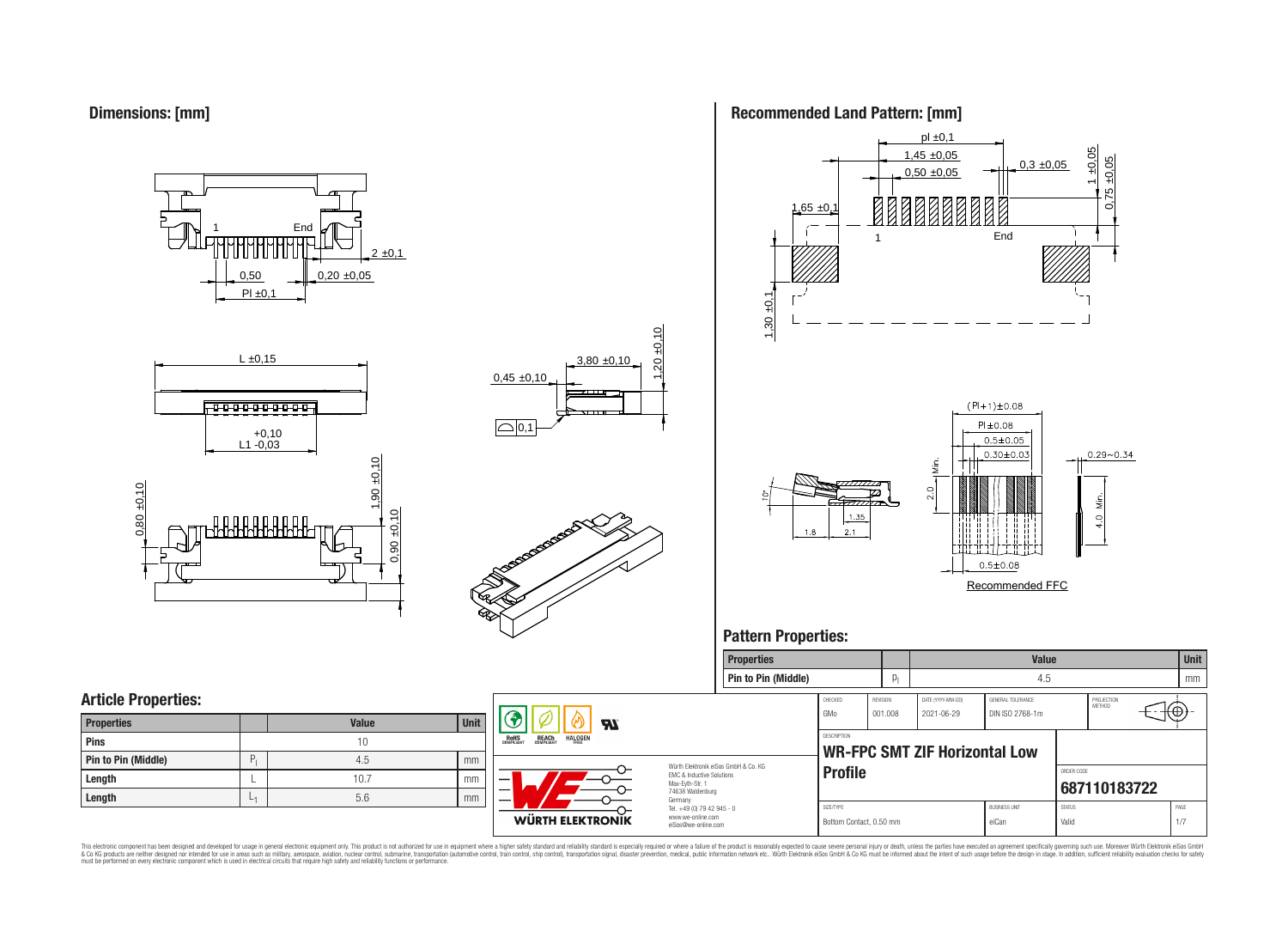### **Kind Properties:**

| <b>Properties</b> | <b>Value</b>     | <b>Unit</b> |  |  |  |
|-------------------|------------------|-------------|--|--|--|
| Pitch             | U.5              | mm          |  |  |  |
| <b>Durability</b> | 20 Mating cycles |             |  |  |  |

## **Material Properties:**

| <b>Insulator Material</b>            | <b>LCP</b>                                   |  |  |  |  |  |
|--------------------------------------|----------------------------------------------|--|--|--|--|--|
| <b>Insulator Flammability Rating</b> | $UL94V-0$                                    |  |  |  |  |  |
| <b>Insulator Color</b>               | Ivory                                        |  |  |  |  |  |
| <b>Actuator Material</b>             | PA <sub>6</sub> T                            |  |  |  |  |  |
| <b>Actuator Flammability Rating</b>  | $UL94V-0$                                    |  |  |  |  |  |
| <b>Actuator Color</b>                | <b>Black</b>                                 |  |  |  |  |  |
| <b>Contact Material</b>              | Phosphor Bronze                              |  |  |  |  |  |
| <b>Contact Plating</b>               | 120 ( $\mu$ ") Tin over 30 ( $\mu$ ") Nickel |  |  |  |  |  |
| <b>Contact Type</b>                  | Stamped                                      |  |  |  |  |  |
| <b>Solder Tabs</b>                   | <b>Brass</b>                                 |  |  |  |  |  |

## **General Information:**

| ~~<br>⊥ Oners<br>οE<br>eratind lembel.<br>nure<br>$v$ porusnig<br>and the control of the |
|------------------------------------------------------------------------------------------|
|------------------------------------------------------------------------------------------|

## **Electrical Properties:**

| <b>Properties</b>            |               | <b>Test conditions</b> | <b>Value</b> | <b>Unit</b>    | Tol. |
|------------------------------|---------------|------------------------|--------------|----------------|------|
| <b>Rated Current</b>         | ΙR            |                        | 0.4          | $\overline{A}$ |      |
| <b>Working Voltage</b>       |               |                        | 50           | V(AC)          |      |
| <b>Withstanding Voltage</b>  |               | min                    | 250          | V(AC)          |      |
| <b>Contact Resistance</b>    | R             |                        | 30           | $m\Omega$      | max. |
| <b>Insulation Resistance</b> | $R_{\mid SO}$ |                        | 100          | M.             | min. |

## **Certification:**

**RoHS Approval RoHS Approval Compliant** [2011/65/EU&2015/863]

## **Certification:**

| <b>REACh Approval</b> | Conform or declared [(EC)1907/2006] |  |  |  |  |  |  |
|-----------------------|-------------------------------------|--|--|--|--|--|--|
| <b>Halogen Free</b>   | Conform [IEC 61249-2-21]            |  |  |  |  |  |  |
| <b>Halogen Free</b>   | Conform [JEDEC JS709B]              |  |  |  |  |  |  |
| UL Approval           | F323964                             |  |  |  |  |  |  |

## **Packaging Properties:**

| . aundyniy                | Reel<br>lape<br>and |
|---------------------------|---------------------|
| <b>Unit</b><br>rackayılıy | 4000                |

## **Specific Recommendation:**

In order to handle products correctly, please download our precaution guide which is available under "Tutorials" on our Homepage: www. we-online.com/precaution\_6873xx124422

| Яï                                                                                                                                                                                |                                                                        | CHECKED<br>GMo                       | REVISION<br>001.008 | DATE (YYYY-MM-DD)<br>2021-06-29      | GENERAL TOLERANCE<br>DIN ISO 2768-1m |                        | PROJECTION<br>METHOD | ⊤t⊕∗        |
|-----------------------------------------------------------------------------------------------------------------------------------------------------------------------------------|------------------------------------------------------------------------|--------------------------------------|---------------------|--------------------------------------|--------------------------------------|------------------------|----------------------|-------------|
| <b>ROHS</b><br><b>REACH</b><br>COMPLIANT<br><b>HALOGEN</b><br>Würth Elektronik eiSos GmbH & Co. KG<br>EMC & Inductive Solutions<br>Max-Evth-Str. 1<br>74638 Waldenburg<br>Germany |                                                                        | <b>DESCRIPTION</b>                   |                     | <b>WR-FPC SMT ZIF Horizontal Low</b> |                                      |                        |                      |             |
|                                                                                                                                                                                   |                                                                        | <b>Profile</b>                       |                     |                                      |                                      | ORDER CODE             | 687110183722         |             |
| WÜRTH ELEKTRONIK                                                                                                                                                                  | Tel. +49 (0) 79 42 945 - 0<br>www.we-online.com<br>eiSos@we-online.com | SIZE/TYPE<br>Bottom Contact, 0.50 mm |                     |                                      | <b>BUSINESS UNIT</b><br>eiCan        | <b>STATUS</b><br>Valid |                      | PAGE<br>2/7 |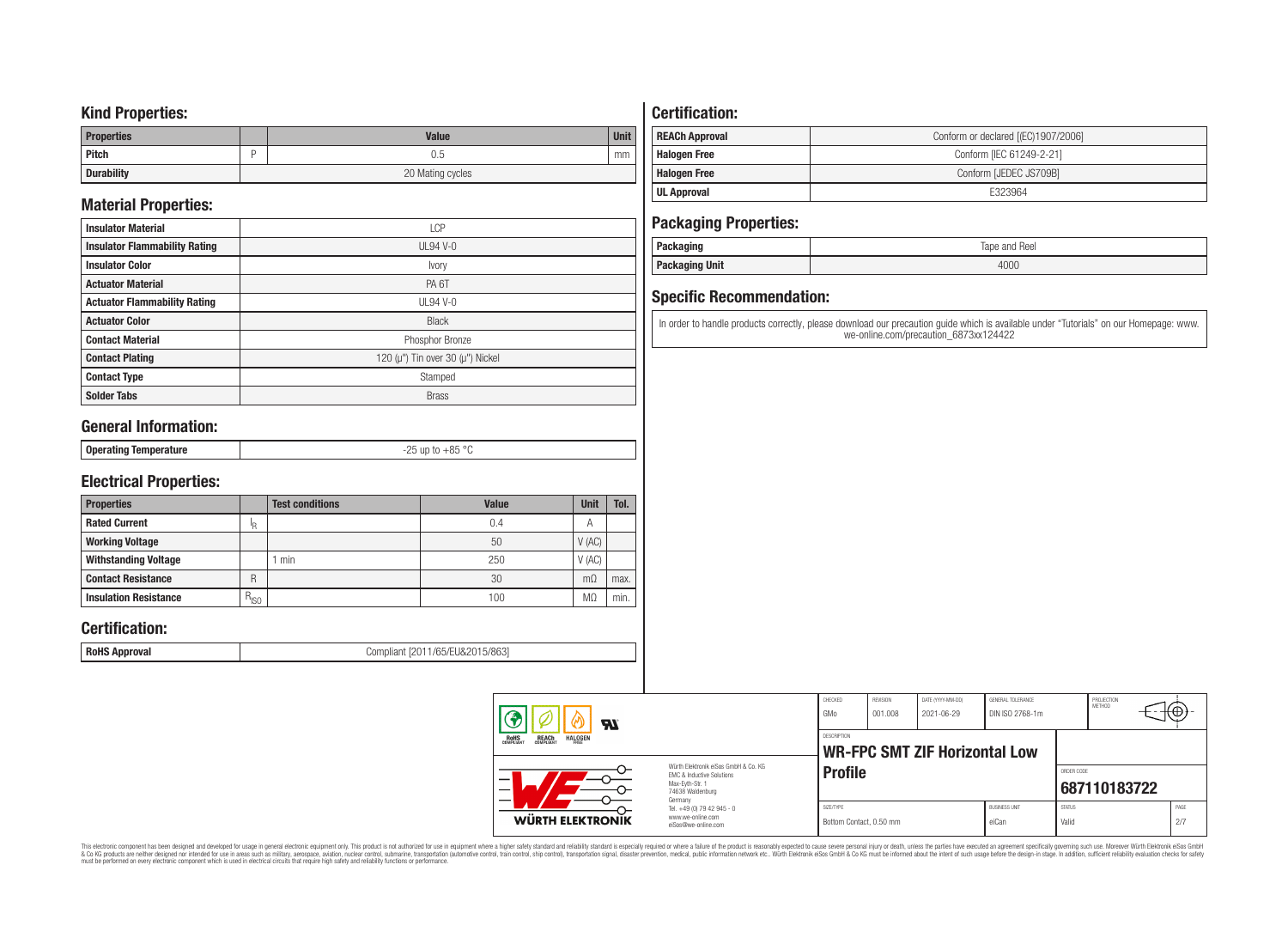## **Packaging Specification - Tape: [mm]**

**Packaging Specification - Reel: [mm]**

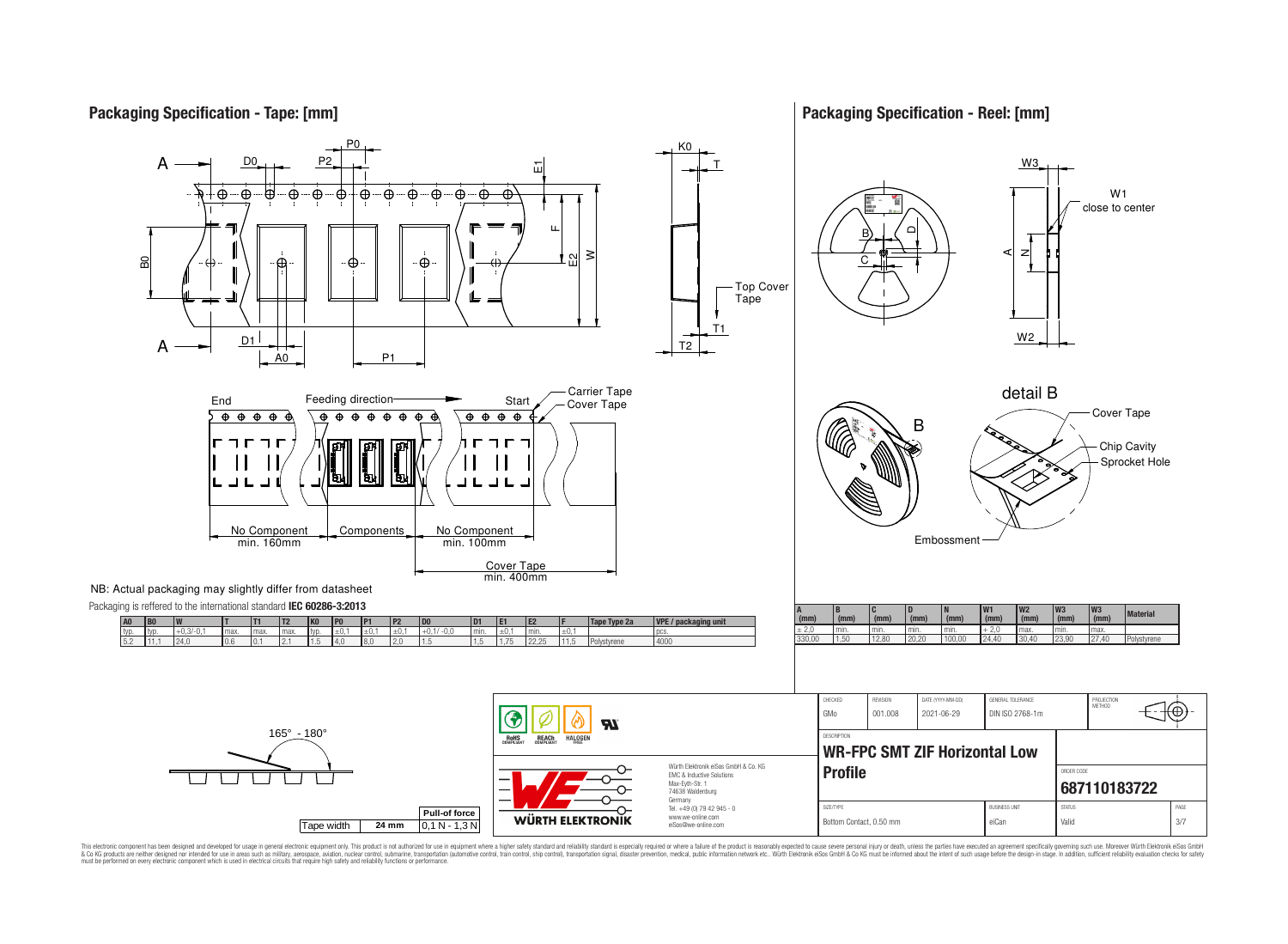

#### NB: Actual packaging may slightly differ from datasheet

| $L_C$ (mm) | 144<br>$W_C$ (mm) | $H0$ (mm) | No. of ree<br>outer packaging | Packaging<br><b>Unit</b> | Material |
|------------|-------------------|-----------|-------------------------------|--------------------------|----------|
| typ        | typ               |           | reel.                         | <b>DCS</b>               |          |
| 350        | 1350              | 320       |                               | 36000                    | Paper    |

| <b>RI</b><br><b>REACH</b><br>COMPLIANT<br><b>HALOGEN</b><br><b>ROHS</b><br>COMPLIANT<br>Würth Elektronik eiSos GmbH & Co. KG<br>EMC & Inductive Solutions<br>–<br>Max-Evth-Str. 1<br>74638 Waldenburg<br>Germany |                                                                        | CHECKED<br>GMo                               | REVISION<br>001.008 | DATE (YYYY-MM-DD)<br>2021-06-29 | GENERAL TOLERANCE<br>DIN ISO 2768-1m |                        | PROJECTION<br><b>METHOD</b> | ₩Œ          |
|------------------------------------------------------------------------------------------------------------------------------------------------------------------------------------------------------------------|------------------------------------------------------------------------|----------------------------------------------|---------------------|---------------------------------|--------------------------------------|------------------------|-----------------------------|-------------|
|                                                                                                                                                                                                                  |                                                                        | DESCRIPTION<br>WR-FPC SMT ZIF Horizontal Low |                     |                                 |                                      |                        |                             |             |
|                                                                                                                                                                                                                  |                                                                        | <b>Profile</b>                               |                     |                                 |                                      | ORDER CODE             | 687110183722                |             |
| WÜRTH ELEKTRONIK                                                                                                                                                                                                 | Tel. +49 (0) 79 42 945 - 0<br>www.we-online.com<br>eiSos@we-online.com | SIZE/TYPE<br>Bottom Contact, 0.50 mm         |                     |                                 | <b>BUSINESS UNIT</b><br>eiCan        | <b>STATUS</b><br>Valid |                             | PAGE<br>4/7 |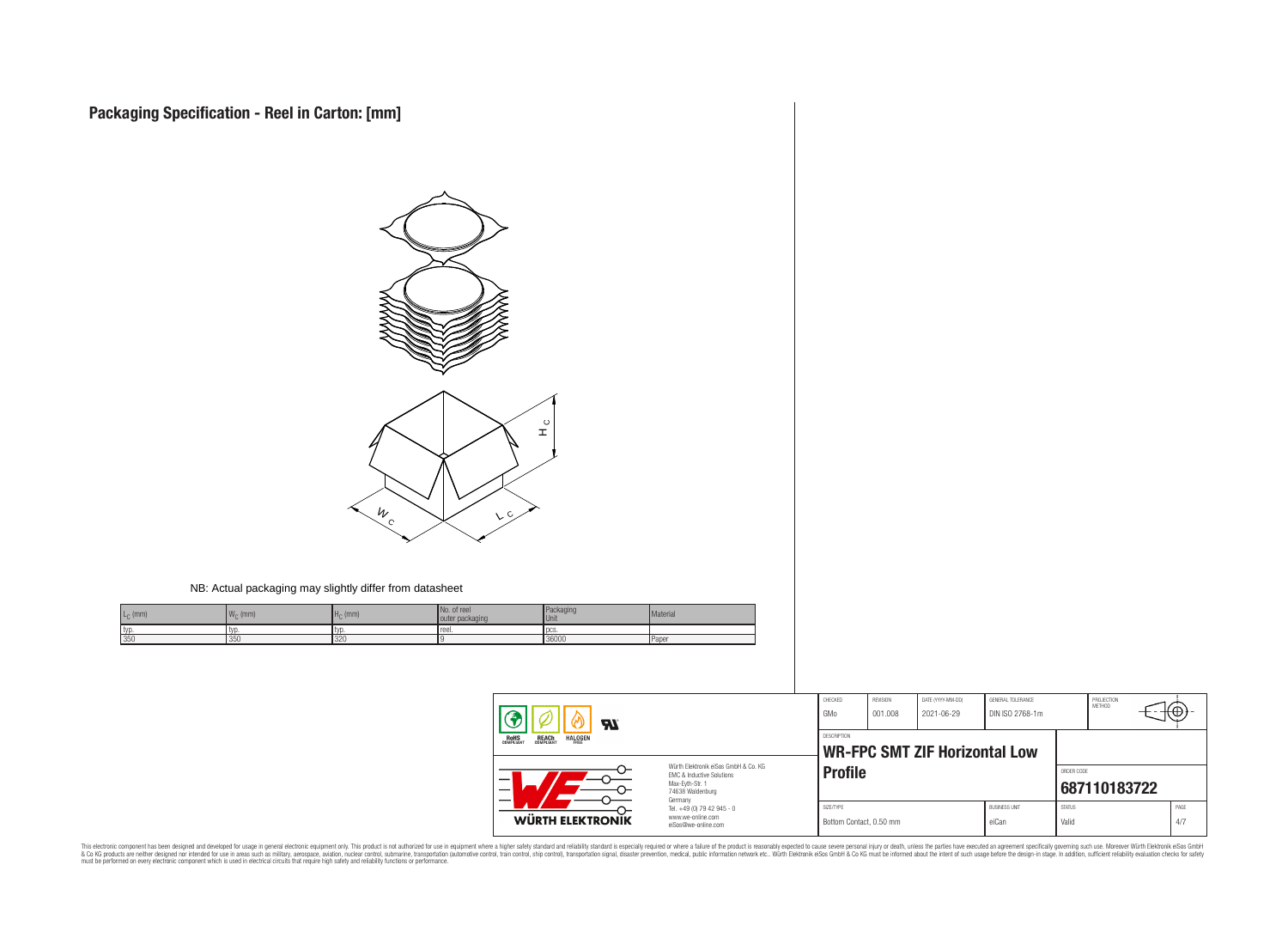## **Classification Reflow Profile for SMT components:**



## **Classification Reflow Soldering Profile:**

| <b>Profile Feature</b>                              |                    | Value                            |
|-----------------------------------------------------|--------------------|----------------------------------|
| <b>Preheat Temperature Min</b>                      | $\frac{1}{s}$ min  | 150 °C                           |
| <b>Preheat Temperature Max</b>                      | $\mathsf{I}$ s max | 200 °C                           |
| Preheat Time $t_s$ from $T_{s min}$ to $T_{s max}$  | t,                 | $60 - 120$ seconds               |
| Ramp-up Rate $(T_1$ to $T_p$ )                      |                    | $3^{\circ}$ C/ second max.       |
| <b>Liquidous Temperature</b>                        | T,                 | 217 °C                           |
| Time t <sub>i</sub> maintained above T <sub>1</sub> | t,                 | 60 - 150 seconds                 |
| Peak package body temperature                       | T <sub>o</sub>     | $T_p \leq T_c$ , see Table below |
| Time within 5°C of actual peak<br>temperature       | $t_{p}$            | $20 - 30$ seconds                |
| Ramp-down Rate $(T_p$ to $T_1$ )                    |                    | $6^{\circ}$ C/ second max.       |
| Time 25°C to peak temperature                       |                    | 8 minutes max.                   |

refer to IPC/ JEDEC J-STD-020E

# **Package Classification Reflow Temperature (T<sup>c</sup> ):**

| <b>Properties</b>                                                    | Volume mm <sup>3</sup><br>$350$ | Volume mm <sup>3</sup><br>350-2000 | Volume mm <sup>3</sup><br>>2000 |
|----------------------------------------------------------------------|---------------------------------|------------------------------------|---------------------------------|
| <b>PB-Free Assembly   Package Thickness  </b><br>$< 1.6$ mm          | 260 °C                          | 260 °C                             | 260 °C                          |
| <b>PB-Free Assembly   Package Thickness  </b><br>$1.6$ mm $- 2.5$ mm | 260 °C                          | 250 °C                             | 245 °C                          |
| <b>PB-Free Assembly   Package Thickness  </b><br>$>2.5$ mm           | 250 °C                          | 245 °C                             | 245 °C                          |

refer to IPC/ JEDEC J-STD-020E

| ЯI                                                                                                                                                                                                              |                                                                        | CHECKED<br>GMo                       | <b>REVISION</b><br>001.008 | DATE (YYYY-MM-DD)<br>2021-06-29      | <b>GENERAL TOLERANCE</b><br>DIN ISO 2768-1m |                        | PROJECTION<br><b>METHOD</b> | ₩           |  |
|-----------------------------------------------------------------------------------------------------------------------------------------------------------------------------------------------------------------|------------------------------------------------------------------------|--------------------------------------|----------------------------|--------------------------------------|---------------------------------------------|------------------------|-----------------------------|-------------|--|
| REACH<br>COMPLIANT<br><b>HALOGEN</b><br><b>ROHS</b><br>COMPLIANT<br>FRFF<br>Würth Flektronik eiSos GmbH & Co. KG<br><b>EMC &amp; Inductive Solutions</b><br>-<br>Max-Eyth-Str. 1<br>74638 Waldenburg<br>Germany |                                                                        | <b>DESCRIPTION</b>                   |                            | <b>WR-FPC SMT ZIF Horizontal Low</b> |                                             |                        |                             |             |  |
|                                                                                                                                                                                                                 |                                                                        | <b>Profile</b>                       |                            |                                      |                                             | ORDER CODE             | 687110183722                |             |  |
| <b>WÜRTH ELEKTRONIK</b>                                                                                                                                                                                         | Tel. +49 (0) 79 42 945 - 0<br>www.we-online.com<br>eiSos@we-online.com | SIZE/TYPE<br>Bottom Contact, 0.50 mm |                            |                                      | <b>BUSINESS UNIT</b><br>eiCan               | <b>STATUS</b><br>Valid |                             | PAGE<br>5/7 |  |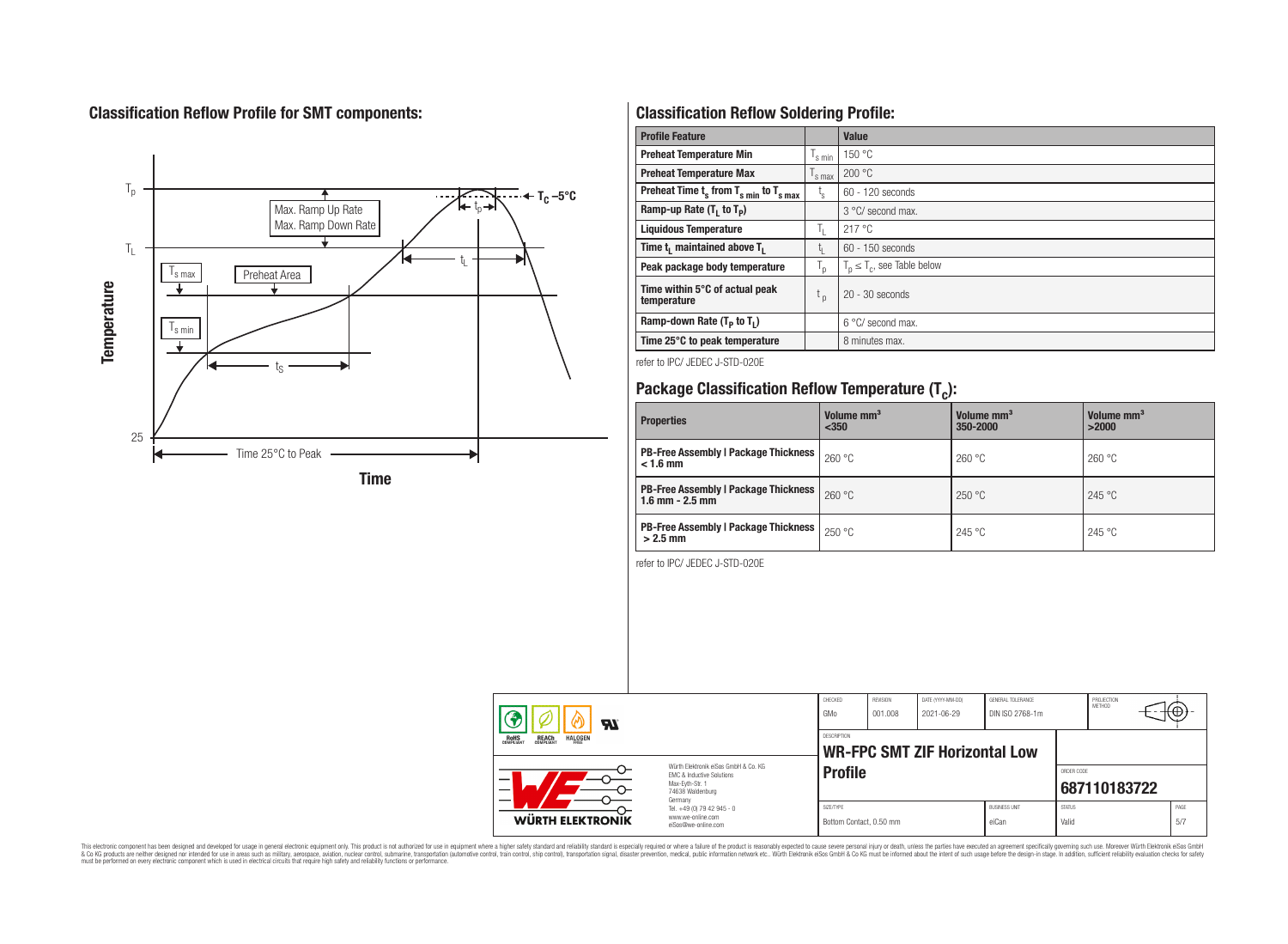## **Cautions and Warnings:**

### **The following conditions apply to all goods within the product series of the Connectors of Würth Elektronik eiSos GmbH & Co. KG:**

#### **General:**

- This mechanical component is designed and manufactured for use in general electronic equipment.
- Würth Elektronik must be asked for written approval (following the PPAP procedure) before incorporating the components into any equipment in fields such as military, aerospace, aviation, nuclear control, submarine, transportation (automotive control, train control, ship control), transportation signal, disaster prevention, medical, public information network, etc. where higher safety and reliability are especially required and/or if there is the possibility of direct damage or human injury.
- Mechanical components that will be used in safety-critical or high-reliability applications, should be pre-evaluated by the customer.
- The mechanical component is designed and manufactured to be used within the datasheet specified values. If the usage and operation conditions specified in the datasheet are not met, the component may be damaged or dissolved.
- Do not drop or impact the components, the component may be damaged.
- Prevent any damage or scratches on the component, especially on the actuator.
- Direct mechanical impact to the product shall be prevented (e.g overlapping of the PCB's).
- Würth Elektronik products are qualified according to international standards, which are listed in each product reliability report. Würth Elektronik does not warrant any customer qualified product characteristics beyond Würth Elektroniks' specifications, for its validity and sustainability over time.
- The responsibility for the applicability of the customer specific products and use in a particular customer design is always within the authority of the customer. All technical specifications for standard products do also apply to customer specific products.
- The mechanical component is designed to be used along with Würth Elektronik counterparts and tools. Würth Elektronik cannot ensure the reliability of these components while being used with other products.

#### **Product Specific:**

#### **Soldering:**

- The solder profile must comply with the technical product specifications. All other profiles will void the warranty.
- All other soldering methods are at the customers' own risk.

#### **Cleaning and Washing:**

- Washing agents used during the production to clean the customer application might damage or change the characteristics of the component, body, pins and termination. Washing agents may have a negative effect on the long-term functionality of the product.
- Using a brush during the cleaning process may deform function relevant areas. Therefore, we do not recommend using a brush during the PCB cleaning process.

#### **Potting and Coating:**

• If the product is potted in the customer application, the potting material might shrink or expand during and after hardening. Shrinking could lead to an incomplete seal, allowing contaminants into the components. Expansion could damage the components. We recommend a manual inspection after potting or coating to avoid these effects.

#### **Storage Conditions:**

- A storage of Würth Elektronik products for longer than 12 months is not recommended. Within other effects, the terminals may suffer degradation, resulting in bad solderability. Therefore, all products shall be used within the period of 12 months based on the day of shipment.
- Do not expose the components to direct sunlight.
- The storage conditions in the original packaging are defined according to DIN EN 61760-2.
- The storage conditions stated in the original packaging apply to the storage time and not to the transportation time of the components.

#### **Packaging:**

• The packaging specifications apply only to purchase orders comprising whole packaging units. If the ordered quantity exceeds or is lower than the specified packaging unit, packaging in accordance with the packaging specifications cannot be ensured.

#### **Handling:**

- Do not repeatedly operate the component with excessive force. It may damage or deform the component resulting in malfunction.
- In the case a product requires particular handling precautions, in addition to the general recommendations mentioned here before, these will appear on the product datasheet
- The temperature rise of the component must be taken into consideration. The operating temperature is comprised of ambient temperature and temperature rise of the component.The operating temperature of the component shall not exceed the maximum temperature specified.

These cautions and warnings comply with the state of the scientific and technical knowledge and are believed to be accurate and reliable. However, no responsibility is assumed for inaccuracies or incompleteness.

| Яľ<br><b>REACH</b><br>COMPLIANT<br><b>HALOGEN</b><br><b>ROHS</b><br>COMPLIANT |                                                                                                                     | CHECKED<br>GMo                                             | REVISION<br>001.008 | DATE (YYYY-MM-DD)<br>2021-06-29 | GENERAL TOLERANCE<br>DIN ISO 2768-1m |                            | PROJECTION<br><b>METHOD</b> | ч⊕,  |     |
|-------------------------------------------------------------------------------|---------------------------------------------------------------------------------------------------------------------|------------------------------------------------------------|---------------------|---------------------------------|--------------------------------------|----------------------------|-----------------------------|------|-----|
|                                                                               |                                                                                                                     | <b>DESCRIPTION</b><br><b>WR-FPC SMT ZIF Horizontal Low</b> |                     |                                 |                                      |                            |                             |      |     |
|                                                                               | Würth Flektronik eiSos GmbH & Co. KG<br>FMC & Inductive Solutions<br>Max-Evth-Str. 1<br>74638 Waldenburg<br>Germany | <b>Profile</b>                                             |                     |                                 |                                      | ORDER CODE<br>687110183722 |                             |      |     |
| <b>WÜRTH ELEKTRONIK</b>                                                       | Tel. +49 (0) 79 42 945 - 0<br>www.we-online.com<br>eiSos@we-online.com                                              | SIZE/TYPE<br>Bottom Contact, 0.50 mm                       |                     |                                 | <b>BUSINESS UNIT</b><br>eiCan        | <b>STATUS</b><br>Valid     |                             | PAGE | 6/7 |

This electronic component has been designed and developed for usage in general electronic equipment only. This product is not authorized for use in equipment where a higher safety standard and reliability standard si espec & Ook product a label and the membed of the seasuch as marked and as which such a membed and the such assume that income in the seasuch and the simulation and the such assume that include to the such a membed and the such